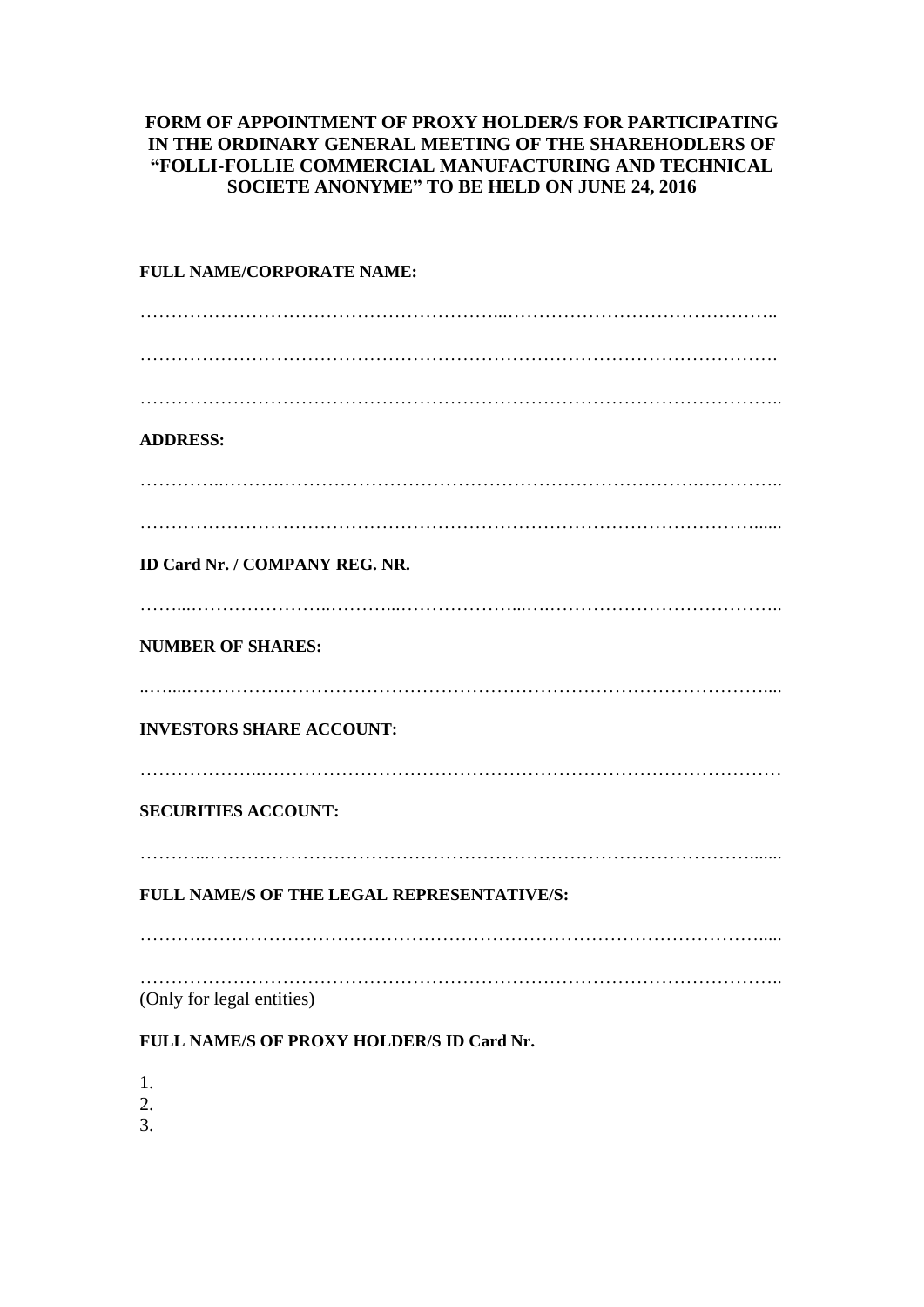MANNER OF VOTING (for example in case of appointment of more than one proxy holders all proxy holders may act jointly or each of them may act severally, so in case that more than one proxy holders each of which may act severally attend the General Meeting, the first one excludes the second and the third ones, and the second one excludes the third one, etc.):

……………………………….………………………………………………………… …………………………………………………………………………………………..

## **ITEMS OF THE AGENDA:**

1. Submission and approval of the Financial Statements for the fiscal year 2015 together with the accompanying BoD and Auditor Reports.

2. Resolution on the appropriation of available net profits for the fiscal year 2015 and the non-distribution of dividends to shareholders.

3. Discharge of the Members of the BoD and of the Auditors from any liability with regard to the Financial Statements and activities during the accounting year 2015.

4. Election of two Certified Auditors (ordinary & substitute) for the accounting year 2016 and approval of their fees.

5. Approval of the fees paid to BoD Members for the fiscal year 2015 and pre-approval of their fees for the fiscal year 2016.

6. Approval of guarantees and liquidity facilities (including participation in capital increase) to and from group companies affiliated with the Company pursuant to para. 5 of Article 42e of Law. 2190/1920 and permission and authorization to the Board of Directors of the Company to implement the above.

7. Election of new Board members and appointment of the members of the Audit Committee according to article 37 of the Law. 3693/2008.

8. Various announcements, approvals and decisions.